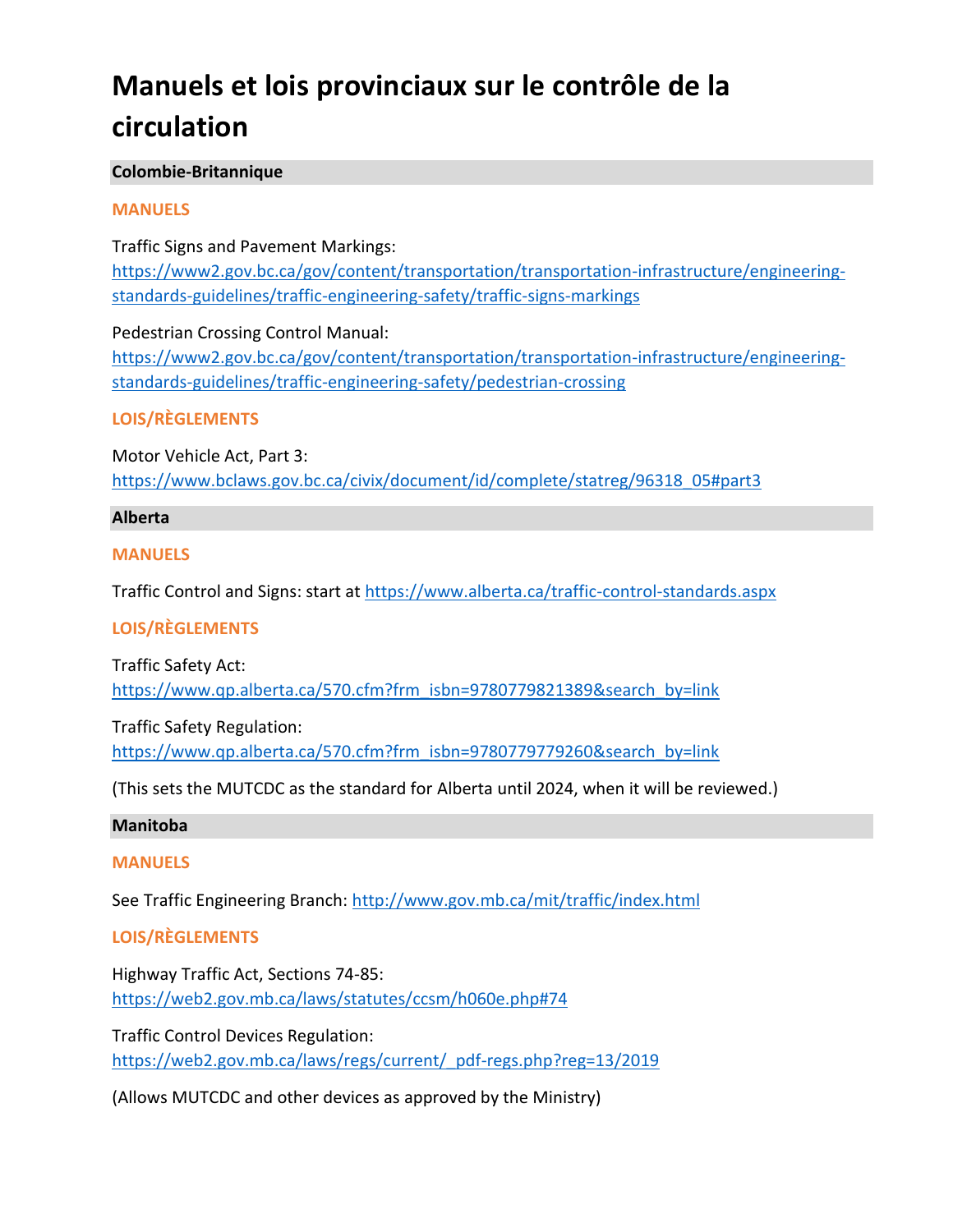#### **Ontario**

#### **MANUELS**

Ontario Traffic Manual Series: Get it in the MTO Online library starting at <https://www.library.mto.gov.on.ca/SydneyPLUS/Sydney/Portal/default.aspx>

Search for "OTM" and look for items with "Yes" in the Attachment Included column.

(See especially Book 1, Section 2.3 – Relation to Manual of Uniform Traffic Control Devices for Canada.)

## **LOIS/RÈGLEMENTS**

Highway Traffic Act: <https://www.ontario.ca/laws/statute/90h08>

Regulations: <https://www.ontario.ca/laws/statute/90h08> (see tab "Regulations under this Act")

## **Québec Ministère des transports**

#### **MANUELS**

Online index of signs/devices: <http://www.rsr.transports.gouv.qc.ca/>

Volume V - Traffic Control Devices (ordering information): [http://www3.publicationsduquebec.gouv.qc.ca/produits/ouvrage\\_routier/normes/norme5.en.html](http://www3.publicationsduquebec.gouv.qc.ca/produits/ouvrage_routier/normes/norme5.en.html)

Tome V - Signalisation Routière (ordering information): [http://www3.publicationsduquebec.gouv.qc.ca/produits/ouvrage\\_routier/normes/norme6.fr.html](http://www3.publicationsduquebec.gouv.qc.ca/produits/ouvrage_routier/normes/norme6.fr.html)

#### **LOIS/RÈGLEMENTS**

Title VII: Road and Traffic Signs and Signals: [http://legisquebec.gouv.qc.ca/en/showdoc/cs/C-24.2?langCont=en#ga:l\\_vii-h1](http://legisquebec.gouv.qc.ca/en/showdoc/cs/C-24.2?langCont=en#ga:l_vii-h1)

Titre VII: Signalisation Routière: [http://legisquebec.gouv.qc.ca/fr/showdoc/cs/C-24.2?langCont=fr#ga:l\\_vii-h1](http://legisquebec.gouv.qc.ca/fr/showdoc/cs/C-24.2?langCont=fr#ga:l_vii-h1)

#### **Saskatchewan**

#### **MANUELS**

Saskatchewan Traffic Control Devices Manual:  <https://publications.saskatchewan.ca/#/categories/5098>

#### **LOIS/RÈGLEMENTS**

Traffic Safety Act: <https://pubsaskdev.blob.core.windows.net/pubsask-prod/18166/T18-1.pdf>